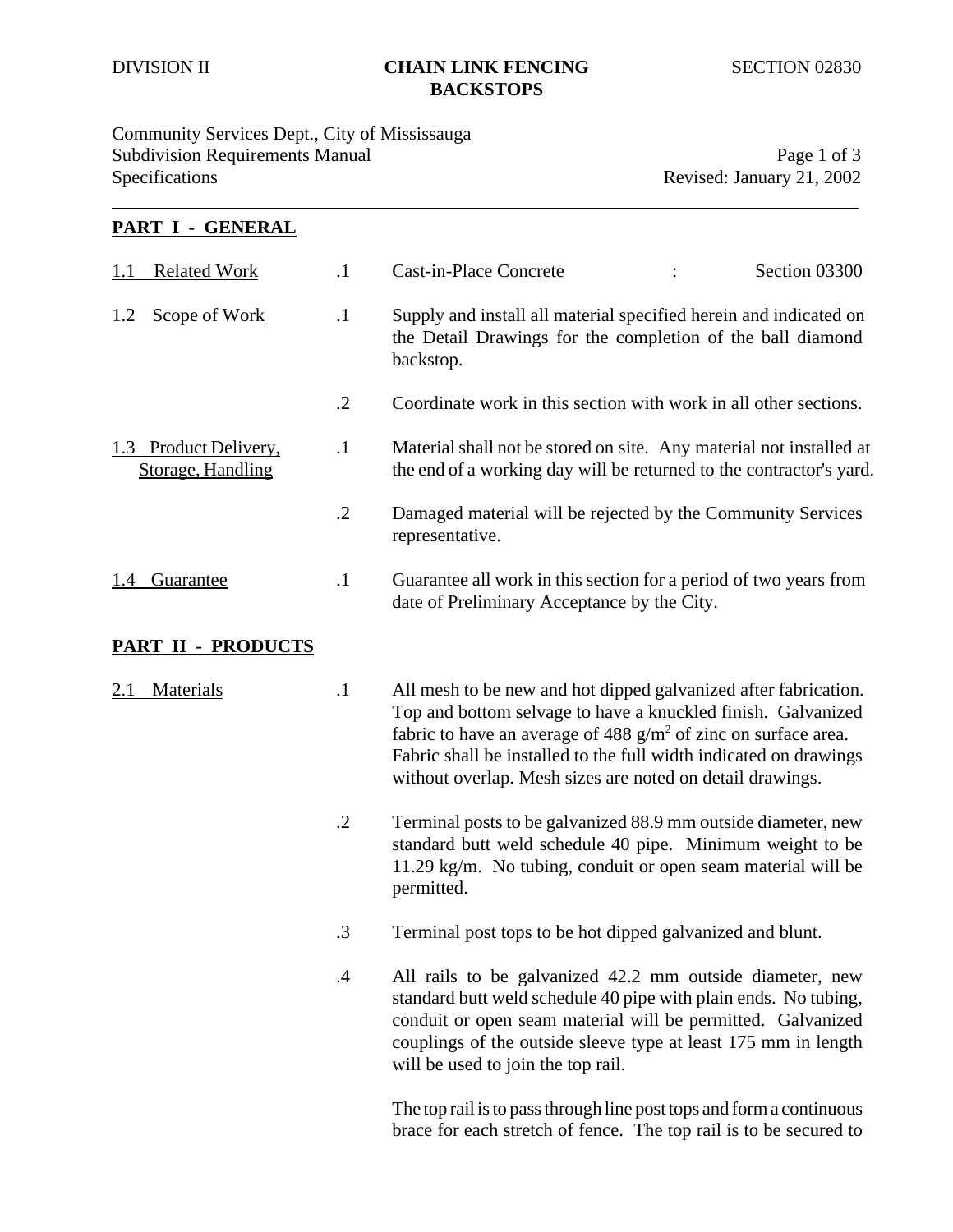## Community Services Dept., City of Mississauga Subdivision Requirements Manual Page 2 of 3<br>Specifications Revised: January 21, 2002

Revised: January 21, 2002

|                      |                   | each terminal post with hot dipped galvanized steel receptacle<br>fittings. Minimum weight to be 3.39 kg/m.                                                                                                                                                                                      |
|----------------------|-------------------|--------------------------------------------------------------------------------------------------------------------------------------------------------------------------------------------------------------------------------------------------------------------------------------------------|
|                      | $.5\,$            | Line posts to be 73.0 mm outside diameter, new standard butt<br>weld schedule 40 pipe. Minimum weight to be 8.63 kg/m. No<br>tubing conduit or open seam material will be permitted, no<br>welded section of pipe will be accepted.                                                              |
|                      | .6                | Line post tops to be hot dipped galvanized steel.<br>Top to<br>accommodate 42.2 mm outside diameter top rail in a horizontal<br>position.                                                                                                                                                        |
|                      | .7                | The mesh size and gauge for softball backstops shall be 50 mm -<br>#6 and #9 gauge as indicated on the detail drawing.                                                                                                                                                                           |
|                      | $\boldsymbol{.8}$ | Where applicable the tension wire shall be #6 gauge.                                                                                                                                                                                                                                             |
|                      | .9                | Concrete footings shall conform to the Detail Drawings and<br>Division 3, Section 03300, Cast-in-Place Concrete.                                                                                                                                                                                 |
| PART III - EXECUTION |                   |                                                                                                                                                                                                                                                                                                  |
| General<br>3.1       | $\cdot$ 1         | Fence locations will be staked and reviewed by the Community<br>Services representative prior to commencement of any work.                                                                                                                                                                       |
| Installation         | $\cdot$ 1         | Remove debris and correct ground undulations along fence line<br>to obtain smooth uniform gradient between posts. Provide<br>clearance between bottom of fence and ground surface neither<br>less than 30 mm nor more than 50 mm.                                                                |
|                      | .2                | Erect fence along lines indicated on drawings and in accordance<br>with CAN2-138.3-M80 latest edition.                                                                                                                                                                                           |
|                      | $\cdot$ 3         | Excavate post holes to dimensions indicated on the drawings.<br>Minimum depth of post holes to be 1,200 mm.                                                                                                                                                                                      |
|                      | $\cdot$           | Place concrete in post holes with sono-tube footings then embed<br>posts into concrete to depths indicated. Set concrete 75 mm<br>below ground level and slope to drain away from posts. Brace<br>to hold posts in plumb position and true to alignment and<br>elevation until concrete has set. |

.5 Do not install fence fabric until concrete has cured.